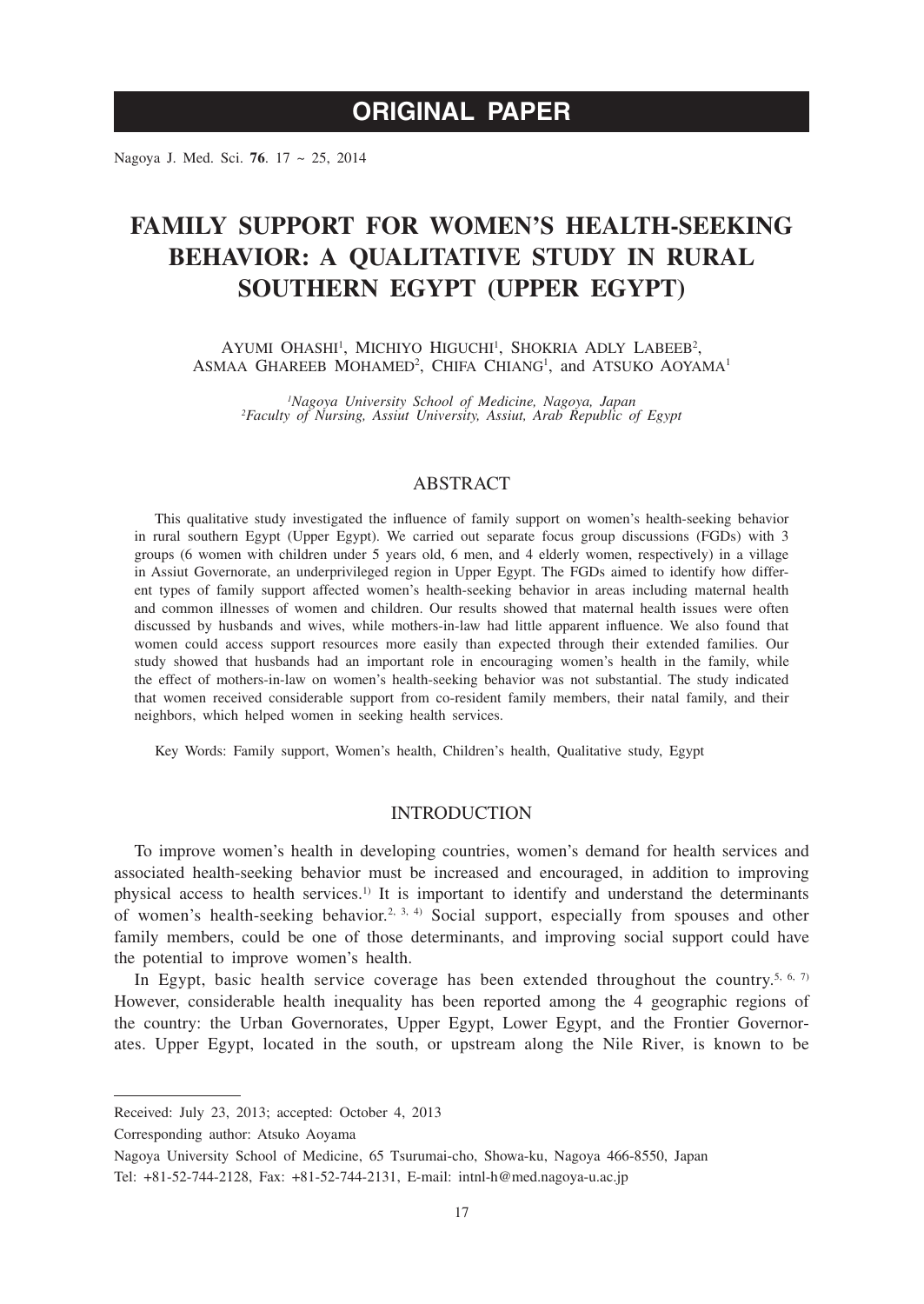a conservative and underprivileged region, as shown by economic, social, and health indicators. For example, under-five mortality rate in rural Upper Egypt (45.7 per 1,000 live births in 2008) was approximately 65 % higher than the national average.<sup>8)</sup>

Egyptian women's behaviors, including health-seeking behaviors, were known to be strongly influenced by their husbands and mothers-in-law after marriage.<sup>9, 10</sup> In addition, it has been reported that girls are much less likely to receive appropriate treatment for diarrhea than boys, *i.e.*, health care providers gave oral rehydration solution to boys more frequently than girls.<sup>11)</sup> A previous cross-sectional study conducted by some of the current authors showed that women are more likely to utilize antenatal care (ANC) if they live with an extended family than in a nuclear family.1)

To explore this finding further, we conducted focus group discussions (FGDs) to qualitatively assess the influence of family support, especially that of husbands and mothers-in-law, on maternal health, including care during pregnancy and delivery, and health-seeking behavior related to common illnesses of women and children.12)

## **METHODS**

## *Study design and setting*

This qualitative study was conducted in a rural village adjacent to the city of Assiut, the capital of the Assiut Governorate in Upper Egypt, which is located approximately 375 km south of Cairo. The population of the village is about 20,000.

## *Data collection*

We conducted the FGDs in November 2009. Three focus groups, consisting of women and those whom we believed to have influence on the women, were organized: (1) women who had given birth within the last 5 years, (2) men with children, and (3) elderly women with grandchildren. A total of 16 people (6 women with children under 5 years old, 6 men, and 4 elderly women) were purposively recruited by the health workers stationed at the health unit in the village. We conducted 3 FGDs at the health unit, one for each group. Each FGD took approximately 45 minutes and was facilitated by Egyptian investigators in Arabic. Six Egyptian health professionals and nursing college students took interview notes; each of them recorded the opinions and experiences of a single FGD participant.

We employed a printed topic guide to facilitate the discussions. The main topics were: (a) household structure and socioeconomic situation; (b) personal history with regard to pregnancies and deliveries; (c) women's utilization of the health unit in the village (*i.e.*, health conditions that require women and children to use the health unit, preference of doctor's gender); (d) women's health-seeking behavior and family support related to maternal health care (*i.e.*, the decisionmaking process, choice of treatment, instances of visiting a local health unit or other medical facilities, types of family support, and specific family members who supported women during pregnancies, deliveries, and postpartum); and (e) women's health-seeking behavior and family support related to common illnesses of their own or their children (*i.e.*, the decision-making process, choice of treatment, instances of visiting a local health unit or other medical facilities to treat an illness, types of family support, and specific family members who supported the women when they or their children were ill). The common illnesses mentioned during the discussions included diarrhea, fever, cough, and any other illnesses common in the area.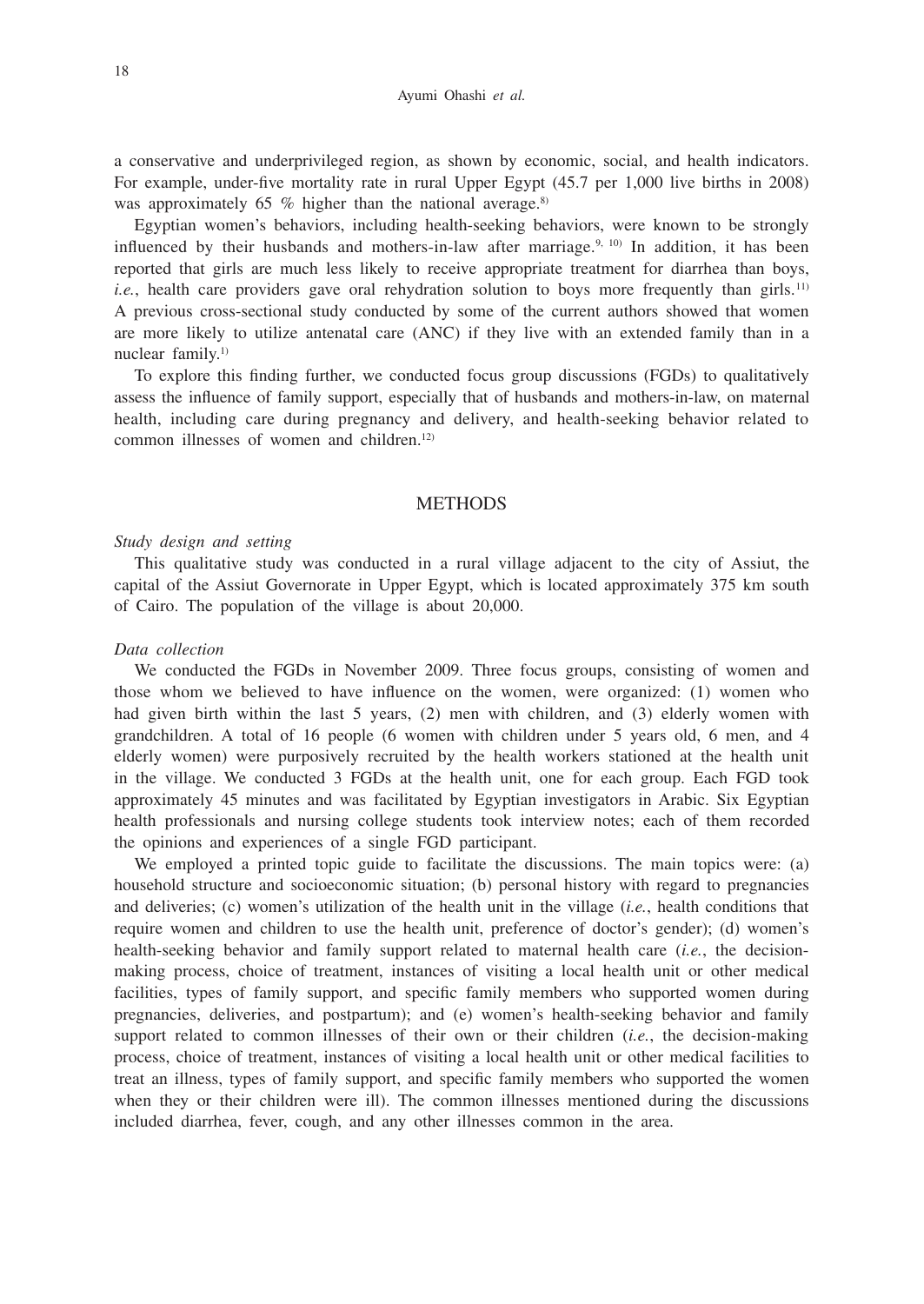#### FAMILY SUPPORT FOR WOMEN'S HEALTH

## *Data analysis*

Transcriptions of the interview notes, which were written in Arabic, were translated into English by the Egyptian investigators. The English text was then qualitatively analyzed in depth using the framework approach,<sup>13, 14, 15)</sup> which consists of the following 5 steps: (1) familiarization, (2) identifying a thematic framework, (3) indexing, (4) charting, and (5) mapping and interpretation. Following these steps, A.O. and M.H. categorized, summarized, and abstracted the data from the FGDs to determine patterns of behavior and communication.

## *Ethical considerations*

Ethical approval for this study was obtained from the Ethics Review Committee of Nagoya University School of Medicine, Nagoya, Japan, and the Faculty of Nursing, Assiut University, Assiut, Egypt. Written informed consent was obtained from all participants before the discussions.

# RESULTS

The characteristics of the participants are shown in Table 1. All participants were born in the village except for one man, who came from a neighboring village. Most participants had an extended family with an average of 7 people; the exception was a solitary elderly woman. All the participants were Muslim. The female participants had 1 to 6 children between 1 and 17 years old. All of the women were engaged in household work and were not employed in any work with a cash income, while their husbands were employed in paid jobs, such as governmental work and manual labor. The male participants had 2 to 6 children between 1 and 35 years old, and were employed in paid jobs, such as merchants, governmental employees, and manual workers. The elderly female participants had 1 to 7 grandchildren between 1 and 15 years old. Each participant was recruited from a different family, although we had no information on their distant family relations.

Data from the FGDs were summarized and abstracted by group, as shown in Table 2. The following sections give the details of the findings.

#### *Health-seeking behavior*

All the women utilized ANC during pregnancy with varying frequency at their own discretion.

| Table 1. Participant Characteristics  |           |                                                            |                             |                                                    |                     |  |
|---------------------------------------|-----------|------------------------------------------------------------|-----------------------------|----------------------------------------------------|---------------------|--|
| Groups                                | Age       | Home Village                                               | Work                        | Family Structure                                   | Religion            |  |
|                                       | (years)   |                                                            |                             |                                                    |                     |  |
| Women's Group                         | $28 - 36$ | This village                                               |                             | Household work Extended family                     | Muslim              |  |
| $(n = 6)$                             |           | $(n = 6)$                                                  | $(n = 6)$                   | $(n = 6)$                                          | $(n = 6)$           |  |
| Men's Group<br>$(n = 6)$              | $33 - 60$ | This village<br>$(n = 5)$<br>Neighbor village<br>$(n = 1)$ | Employed<br>$(n = 6)$       | Extended family<br>$(n = 6)$                       | Muslim<br>$(n = 6)$ |  |
| Elderly<br>Women's Group<br>$(n = 4)$ | $52 - 60$ | This village<br>$(n = 4)$                                  | Household work<br>$(n = 4)$ | Extended family<br>$(n = 3)$<br>Alone<br>$(n = 1)$ | Muslim<br>$(n = 4)$ |  |

**Table 1.** Participant Characteristics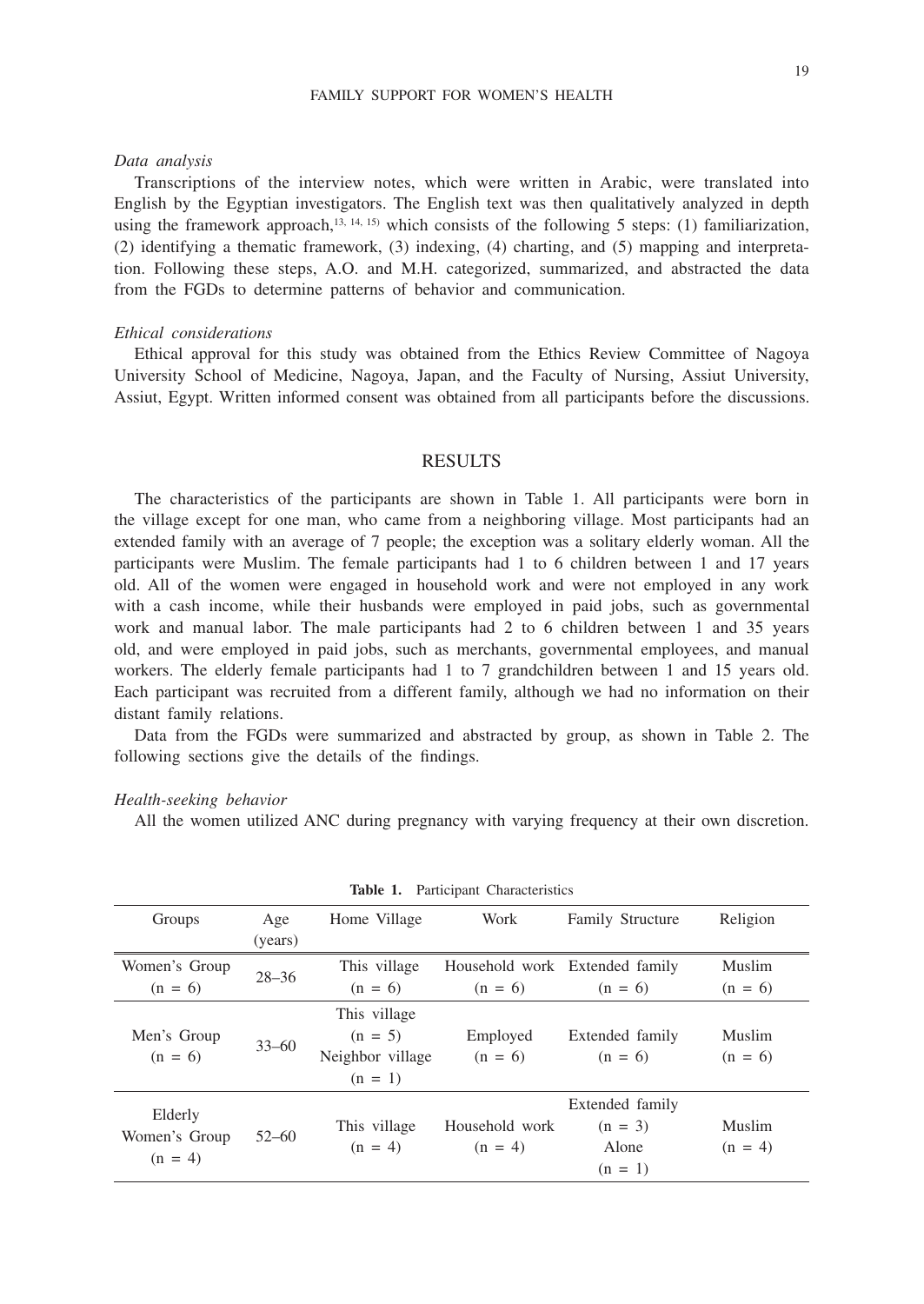# Ayumi Ohashi *et al.*

| Topic           | Group                                                                  | Women                                                                                                                                                                                                                                                                                                  | Men                                                                                                                                                                                                                                                                                                                                                                                            | Elderly Women                                                                                                                                              |
|-----------------|------------------------------------------------------------------------|--------------------------------------------------------------------------------------------------------------------------------------------------------------------------------------------------------------------------------------------------------------------------------------------------------|------------------------------------------------------------------------------------------------------------------------------------------------------------------------------------------------------------------------------------------------------------------------------------------------------------------------------------------------------------------------------------------------|------------------------------------------------------------------------------------------------------------------------------------------------------------|
|                 | ANC <sup>a</sup>                                                       | •"I underwent ANC at a<br>health unit for follow-ups<br>during pregnancy, and I was<br>vaccinated during pregnancy<br>[tetanus toxoid]."<br>•"In my last pregnancy, I<br>went to a health unit twice<br>and a private clinic 6 times."<br>•"I didn't undergo follow-up<br>care for my last pregnancy." | • She usually went to the<br>obstetrician for follow-up<br>care."                                                                                                                                                                                                                                                                                                                              | •Daughter-in-law went to the<br>obstetrician (private clinic) for<br>follow-ups.<br>•Health unit for vaccinations                                          |
| Maternal health | Decision-<br>making<br>for ANC                                         | None <sup>b)</sup>                                                                                                                                                                                                                                                                                     | •"My wife decides this issue."                                                                                                                                                                                                                                                                                                                                                                 | •"The woman's husband is<br>responsible for this decision."<br>• The woman is responsible<br>for this decision."<br>•"I decided this issue [for<br>them]." |
|                 | Place of<br>last<br>delivery                                           | •"I went to the Assiut<br>University Hospital because<br>this was a precious baby;<br>it came after a period of 8<br>years during which I had<br>three miscarriages."                                                                                                                                  | • She had the last delivery<br>at home with the help of a<br>midwife, as is normal."<br>•"[She went to] hospital."                                                                                                                                                                                                                                                                             | •"[She went to] hospital."                                                                                                                                 |
|                 | Decision-<br>making<br>regarding<br>delivery                           | • "Usually, I decide this matter<br>by myself."<br>•"I discussed with husband,<br>deciding together."<br>•"[I was] asked by husband<br>to follow a certain course of<br>action."                                                                                                                       | •"I asked her to go to the<br>hospital, but she refused and<br>delivered at home."<br>• She decided this issue."<br>• "Usually, any decision"<br>about whether she delivered<br>at home or at the hospital<br>would depend on her health<br>during pregnancy, but I'm<br>still responsible for that."<br>•"[I have a] discussion with<br>wife."                                                | •"I advised my son to take<br>his wife to the hospital."                                                                                                   |
|                 | Person<br>who<br>support<br>during<br>pregnancy<br>and post-<br>partum | •natal mother,<br>•sister<br>•brother's wife<br>•mother-in-law<br>•husband's sisters<br>•husband's brother's wife<br>•elder daughter, neighbors<br>(1 week-1 month after birth)                                                                                                                        | • "When my wife has any<br>medical problem during<br>pregnancy or at any other<br>time, her mother takes care<br>of her and does all of the<br>household tasks for her."<br>• Because we have a big<br>party for the new baby on<br>the 7th day after delivery, the<br>wife's mother is usually with<br>her after delivery."<br>• wife's mother, wife's sister,<br>my sister (1 week–2 months) | •woman's own mother<br>•my granddaughter<br>$\epsilon$ myself (7–40 days)                                                                                  |
|                 | Illness<br>during<br>pregnancy                                         | •"I know I should go to the<br>physician; I heard about that<br>from TV, as well as advice<br>given by the hospital during<br>ANC and vaccinations."<br>•"I would quickly seek the<br>doctor's advice."                                                                                                | • "If my wife's illness was<br>very severe, she should go<br>the hospital."                                                                                                                                                                                                                                                                                                                    | None                                                                                                                                                       |

Table 2. Content of Focus Group Discussions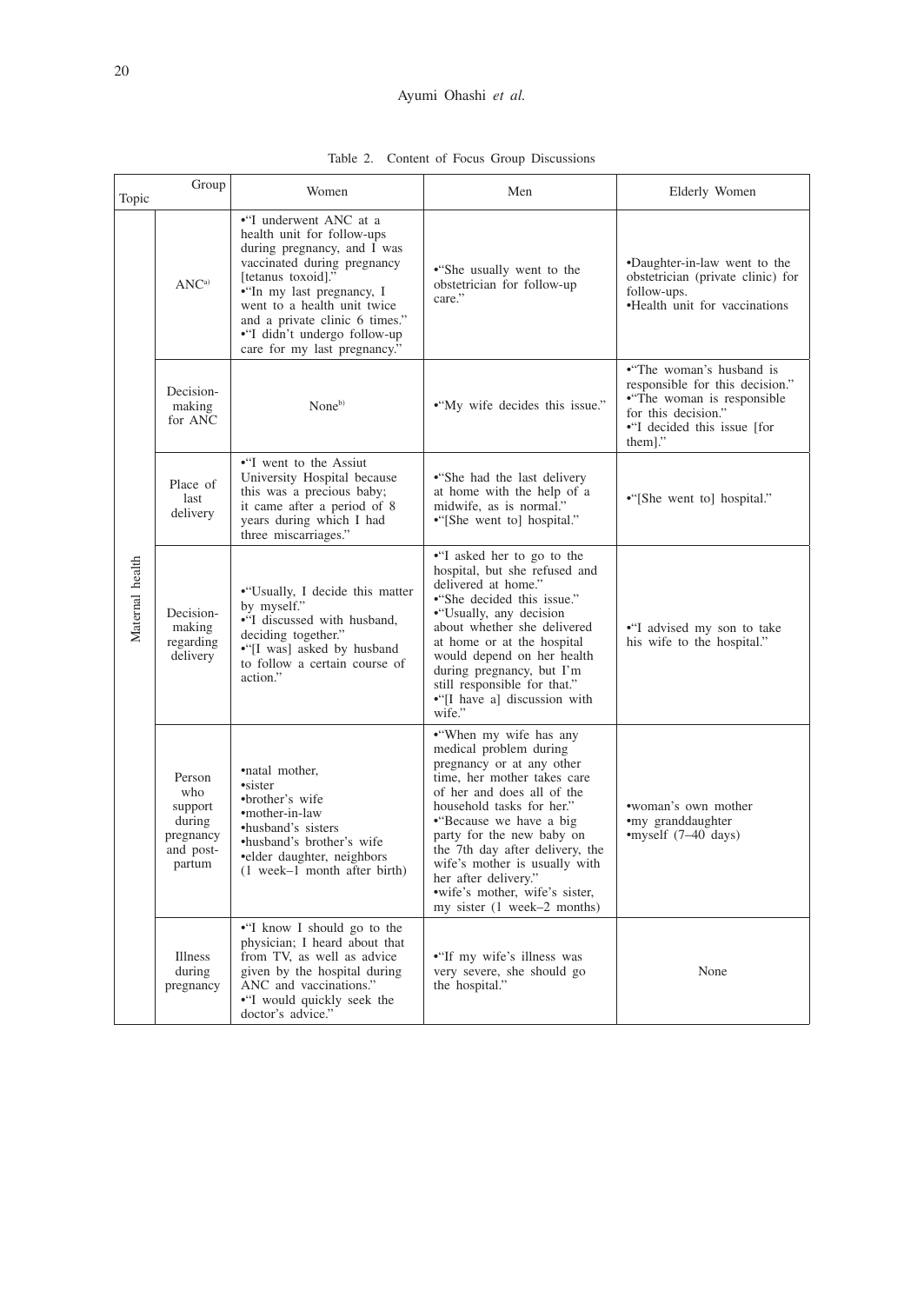#### FAMILY SUPPORT FOR WOMEN'S HEALTH

| Children's illness | <b>Behavior</b><br>for<br>treating<br>children's<br>illness | •"If they have diarrhea, I give<br>them an intestinal antiseptic<br>from the pharmacy, or an oral<br>hydration solution; if there is<br>no improvement, I take them<br>to the hospital."<br>•"If there is any medical<br>problem, I try to make<br>them feel better; if there is<br>no response, I go see the<br>doctor. <sup>7</sup> | • "If they're ill, I treat their<br>symptoms, and if they're still<br>suffering after that, I'd take<br>them to the hospital."<br>•"I didn't give my son any<br>medical treatment, I just<br>left him to get better on his<br>own."<br>•"[We take] the children to<br>a health unit, physician, or<br>hospital."        | • "If my grandchild is ill, I<br>ask my son to take him to<br>the physician."                                                |
|--------------------|-------------------------------------------------------------|---------------------------------------------------------------------------------------------------------------------------------------------------------------------------------------------------------------------------------------------------------------------------------------------------------------------------------------|-------------------------------------------------------------------------------------------------------------------------------------------------------------------------------------------------------------------------------------------------------------------------------------------------------------------------|------------------------------------------------------------------------------------------------------------------------------|
|                    | Decision-<br>making<br>for<br>children's<br>illness         | •"I would go with my<br>husband to see the doctor."<br>• "Usually, I decide this<br>issue."                                                                                                                                                                                                                                           | None                                                                                                                                                                                                                                                                                                                    | •"Usually my son asks my<br>advice on this issue, and I<br>advise him to take [the child]<br>to the hospital."               |
| Women's illness    | <b>Behavior</b><br>for<br>treating<br>women's<br>illness    | • In the case of mild fever. I<br>usually take a cold bath and<br>an antipyretic."<br>•"In the case of cough, I<br>drink hot drinks and take a<br>natural anti-tussive."<br>•"I go to the pharmacist."<br>•"I go to the physician or<br>hospital."                                                                                    | •"I usually ask her to go<br>to the hospital, because she<br>does all of the household<br>tasks-she is very important<br>to $\overline{u}$ is."<br>•"If I have the money at<br>that time, I would ask her<br>to see the doctor: if I don't<br>have the money, she will go<br>to the pharmacy to treat her<br>symptoms." | •"I advise her to eat tradition-<br>al food, to take symptomatic<br>treatment from the pharmacy,<br>or go to the physician." |
|                    | Decision-<br>making<br>for<br>women's<br>illness            | •"If my husband sees that<br>I'm not getting better after<br>taking medicine, he asks me<br>to go to the doctor."<br>•"It's my decision."                                                                                                                                                                                             | •"I ask her to go to the<br>hospital, but sometimes she<br>doesn't."                                                                                                                                                                                                                                                    | •" I ask my son to give her<br>money to see the doctor."                                                                     |
|                    | Person<br>who<br>support<br>during<br>woman's<br>illness    | •mother<br>•sister<br>•elder daughter<br>•brother's wife<br>•brother's daughter<br>•husband's brother's wife<br>•neighbors                                                                                                                                                                                                            | • If she is admitted to the<br>hospital, I do the household<br>tasks instead of her."<br>•Sister, wife's mother, older<br>daughter all help support<br>family and do household<br>tasks                                                                                                                                 | •"I and my daughter (hus-<br>band's sister) do the neces-<br>sary household tasks."                                          |
|                    | Concern<br>about<br>wife's<br>health                        | Not applicable                                                                                                                                                                                                                                                                                                                        | •"I usually ask her to go and<br>see the doctor."<br>•"I encourage my wife to<br>visit the local health unit."                                                                                                                                                                                                          | Not applicable                                                                                                               |

a) ANC: antenatal care

b) None: no relevant discussion took place about this topic.

All women participants delivered their children at hospitals. When the women or their children felt ill, they often tried medicine from pharmacist or some other type of self-medication. If they saw no change for the better, they would visit a medical facility, such as a health unit, clinic, or hospital.

*In case of cough, I try to drink hot drinks together with any natural anti-tussive. If there's no response, usually I go to the physician.* (Woman in her 20s)

# *Communication patterns surrounding health-seeking behavior*

Typical communication patterns related to maternal health care and care for common illnesses of women and children are illustrated in Figure 1. Mothers-in-law played little part in the health care decision-making process. For example, decisions regarding ANC visits and delivery were mostly a matter of consultation between the husband and wife and the mothers-in-law had little weight in this area.

*Usually, my wife makes a decision whether she delivers at home or at hospital, according*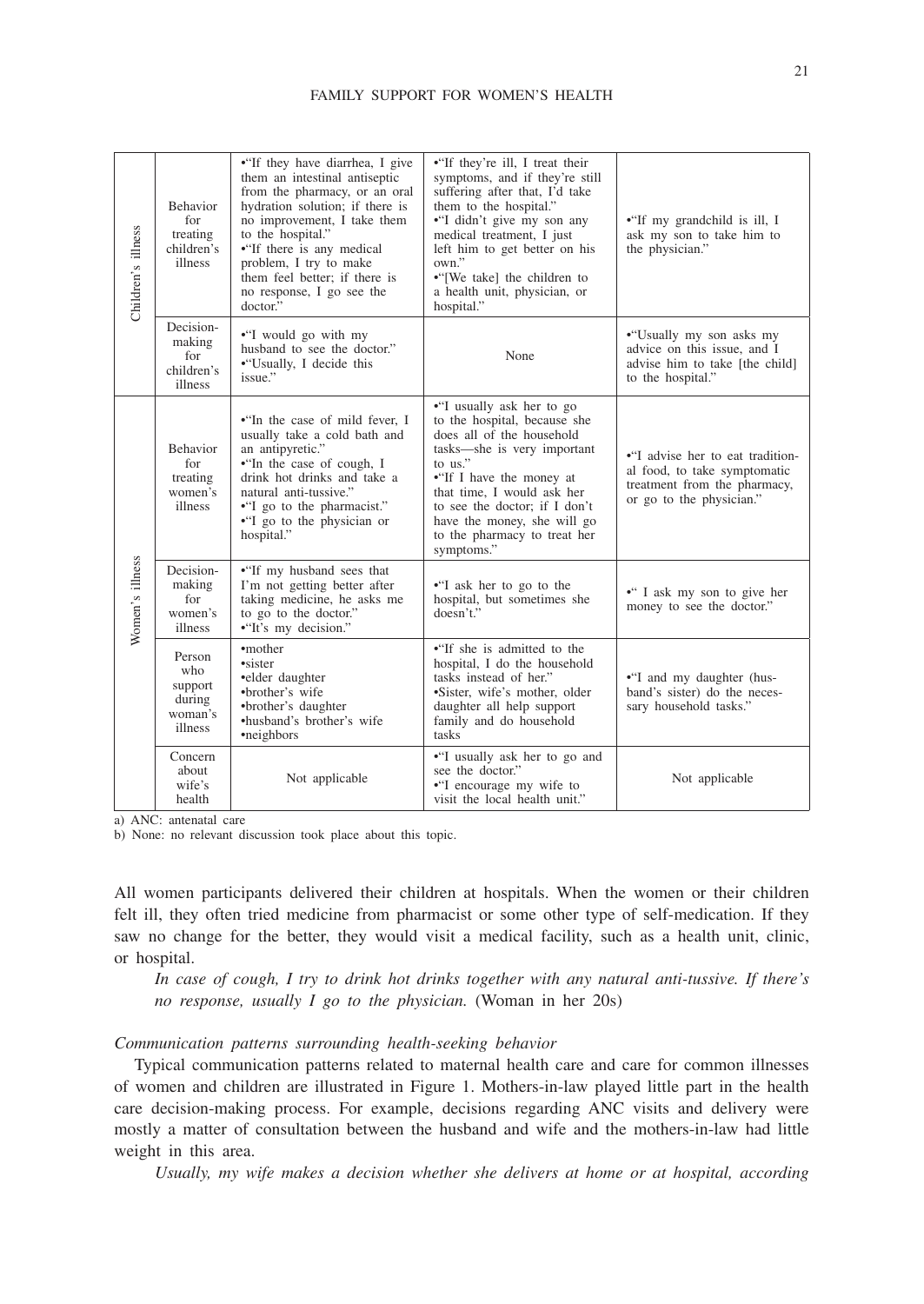*to her pregnancy state, but I'm still responsible for that.* (Man in his 50s)

Regarding illnesses commonly experienced by these women, the final decisions were made between the husbands and wives, while the mothers-in-law mainly offered suggestions to their sons with regard to medical payments and to some degree advised their daughters-in-law on medical care. With regard to common childhood illnesses, consultation between husbands and wives, as well as between mothers-in-law and sons, were reported. However, the mothers-in-law had relatively minor roles, and the husbands appeared to facilitate communication between their mothers and wives. Other family members did not seem to be involved in these discussions, although one participant mentioned that her father-in-law had some influence.

*Her husband [my son] is responsible for the decisions, after asking my advice.* (Elderly woman in her 60s)

Generally, husbands did not appear to show much interest in their children's illnesses; in such cases, women made their own decisions regarding their children's health rather than relying on their mothers-in-law.

*I decided (things) about our children by myself.* (Woman in her 30s)

At the same time, there was no common seat of decision-making authority that we could observe, making it difficult to extract any definable patterns.

#### *Differences in family support for women's health*

Family support differed between the situations of maternal health care and common illnesses in women or children. During pregnancy and delivery as well as postpartum, the women of childbearing age were mainly supported by their blood relatives. One man explained the breakdown between family members in terms of support offered during the postpartum period:

*There is a big birth ceremony seven days after delivery here. The woman's relatives are responsible for arranging the ceremony and the banquet. The man's relatives pay for it.*  (Man in his 60s)

Their husband's female relatives, their own natal female relatives, or female neighbors often supported women whey they were ill, although some of the men and the elderly women believed that women should do the domestic chores, even if they were ill. In addition, a few men expressed concern about their wives' health and considered that women were worthy of receiving appropriate treatment.



**Figure 1.** Patterns of Communication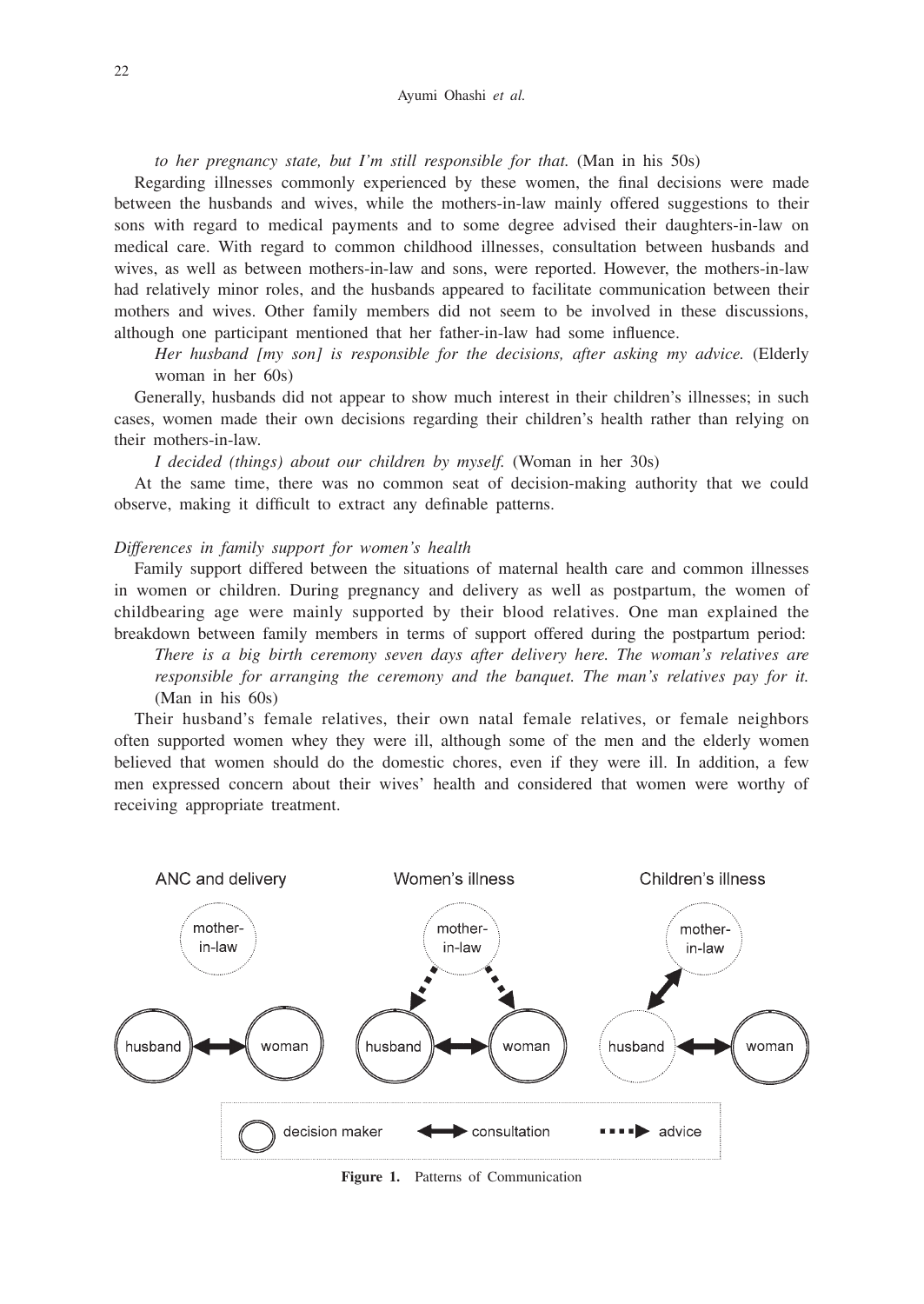*Because my wife has a very important role in our family, when she is ill, I suggest that she should go to a hospital.* (Man in his 30s)

## DISCUSSION

The present study showed that family members were willing to support women during pregnancy or illness, thus enabling women to visit health facilities. These findings are consistent with the findings of a concurrent questionnaire survey, which showed that personal or cultural barriers, such as time allocation and family permission, did not significantly prevent women from using health services.16) This study has also confirmed the findings of our previous study, which indicated that women living with an extended family were more likely to utilize ANC than women in a nuclear family.<sup>1)</sup> Furthermore, because we used a qualitative design, we were able to explore family support for women's health-seeking behavior in detail; the FGDs stimulated participants to express their views and experiences to each other, and these interactions allowed us to obtain in-depth information. Thus, the present study added several important findings.

First, mothers-in-law were not as influential as we had expected. Decisions on issues related to pregnancy or delivery were often made through communication between wives and husbands, while mothers-in-law exerted only indirect influence through their sons. Most women had female relatives who assisted in the domestic duties during pregnancy and the postpartum period. This finding is in contrast with a previous report, which indicated that mothers-in-law have a strong influence on their daughters-in-law's health decision-making in Egypt.<sup>9, 10)</sup>

Egyptian married couples live near or with the husbands' parents. This marriage tradition and family system is similar to those in countries like Nepal and Pakistan, where mothers-in-law had the authority over decision making on women's maternal issues.<sup>17, 18, 19)</sup> Women in those countries rarely have support from their mothers-in-law in domestic chores or utilization of ANC, primarily because the mothers-in-law have no experience of their own that allowed them to recognize the importance of ANC. In contrast, in societies where married couples generally live near or with the wives' parents, such as Thailand, it is easier for women to get support during pregnancy and the postpartum period from their own mothers and relatives.<sup>20)</sup>

Thus, we presumed that rural Egyptian women would also get little support from their husbands' female relatives during pregnancy or the postpartum period. However, both our previous study and this study revealed that women with access to extended families get more support than women in nuclear families.1) Further, the current study showed that women were supported not only by female in-laws, such as their husbands' sisters or wives of their husbands' brothers but also by their own mothers, female relatives, and female neighbors. This suggests that the husbands' families are not considered to have primary authority in this area, but women's own families and the wider village community are important for obtaining support.

Second, this study showed that the quality of women's domestic relations had an influence on maternal health-seeking behavior. A previous study in India showed that the household structure—nuclear or extended—was a key factor in women's decisions on maternal health care, and another report from India indicated that the quality of women's domestic relations was also a factor in the utilization of maternal health care.<sup>21, 22, 23)</sup> Women living in nuclear families who had better relationships with their husbands used ANC more frequently and had a higher percentage of institutional deliveries than did those living in extended families. Furthermore, women in extended families who had better relations with their husbands' relatives used ANC more frequently, and the husband's female relatives were very influential in leading women to use ANC.

The results of our study agree with these studies in India. In our study, all of the women of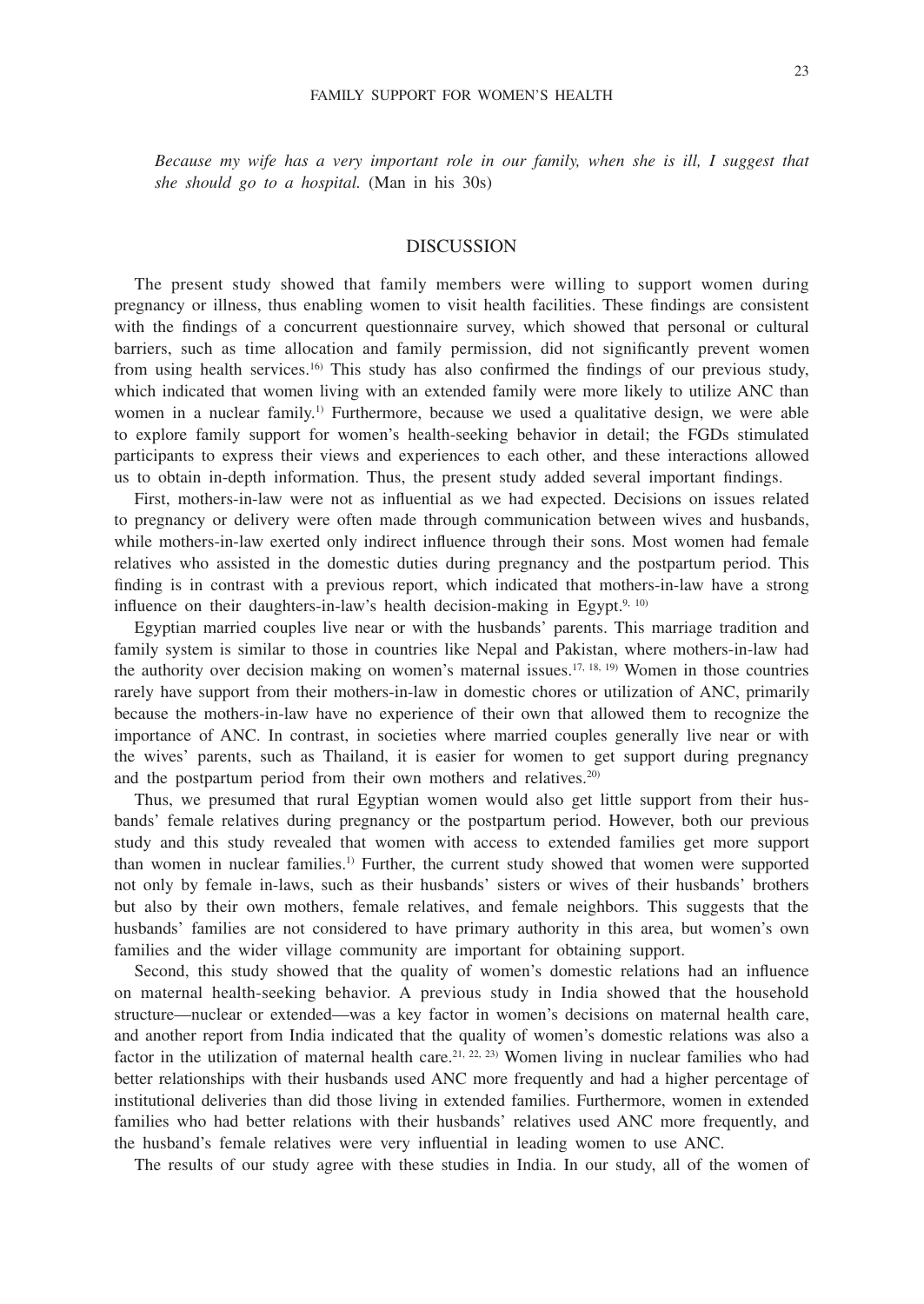childbearing age were married to men from the same village, meaning that they could get family support from not only their husbands' female relatives but also their own female relatives. This social background helped local women establish strong family and community relationships and was a factor in promoting women's health-seeking behavior in this village.

Third, the present study revealed men's concerns and support for their wives' health, along with their roles as mediators between their wives and other female family members on health matters. This reconfirmed the importance of men's roles in promoting women's health,<sup>24)</sup> although there are few studies to verify men's influence on maternal health in rural Egypt. In this study, issues related to maternal health seemed to be situated in the women's domain, and most men did not really influence their wives' use of ANC or postnatal care. The situation was different from that in Pakistan, where men hold most of the authority in families and sometimes discouraged women from seeking health care.<sup>17)</sup> It seems that children's common illnesses were also in the women's domain, and men are not involved in decision-making.

Due to the constraints of traditional culture in the region where this study took place, our research activities had several limitations. Although we had planned to compare users and nonusers of health units, we were only allowed to recruit participants through medical staff at the local health unit. Therefore, we obtained information regarding health-seeking behaviors only from frequent users of the local health unit, who were likely to have positive perceptions. In addition, local authorities did not allow us to use audio recording equipment during the FGDs. Finally, while the village we chose was categorized as a "rural area," it may not be an entirely typical rural area due to recent rapid socioeconomic changes in rural Egypt, as shown by the fact that most male participants were salaried workers, not farmers.

This qualitative study showed that husbands in rural Upper Egypt had an important role in encouraging their wives to seek health services, but mothers-in-law had little influence on women's health-seeking behavior. Furthermore, we have shown that women in Egypt receive considerable support from co-resident in-laws, their natal family, and their neighbors during pregnancy, delivery, and the postpartum period, as well as for their own or their children's common illnesses.

## ACKNOWLEDGEMENTS

The authors wish to thank faculty members of Assiut University Faculty of Nursing for assistance in data collection, and Dr. Leo Kawaguchi for valuable advice and support during the process of the research. This study was supported in part by a Grant-in-Aid for Scientific Research (B, 19406024) to A.A. from the Japan Society for the Promotion of Sciences, and the International Cooperation Research Grant (17-3) to A.A. from Ministry of Health, Labour and Welfare, Government of Japan.

## REFERENCES

- 1) Chiang C, Elshair IHH, Kawaguchi L, Fouad NAM, Abdou NM, Higuchi M, Rizk S, Aoyama A. Improvement in the status of women and increased use of maternal health service in rural Egypt. *Nagoya J Med Sci*, 2012; 74: 233–240.
- 2) Currie D, Wiesenberg S. Promoting women's health-seeking behavior: Research and the empowerment of women. *Health Care Women Int*, 2003; 24: 880–899.
- 3) Qureshi N, Shaikh BT. Women's empowerment and health: The role of institutions of power in Pakistan. *East Mediterr Health J*, 2007; 13: 1459–1465.
- 4) Shaikh BT, Harn D, Hatcher J. Women's social position and health-seeking behaviors: Is the health care